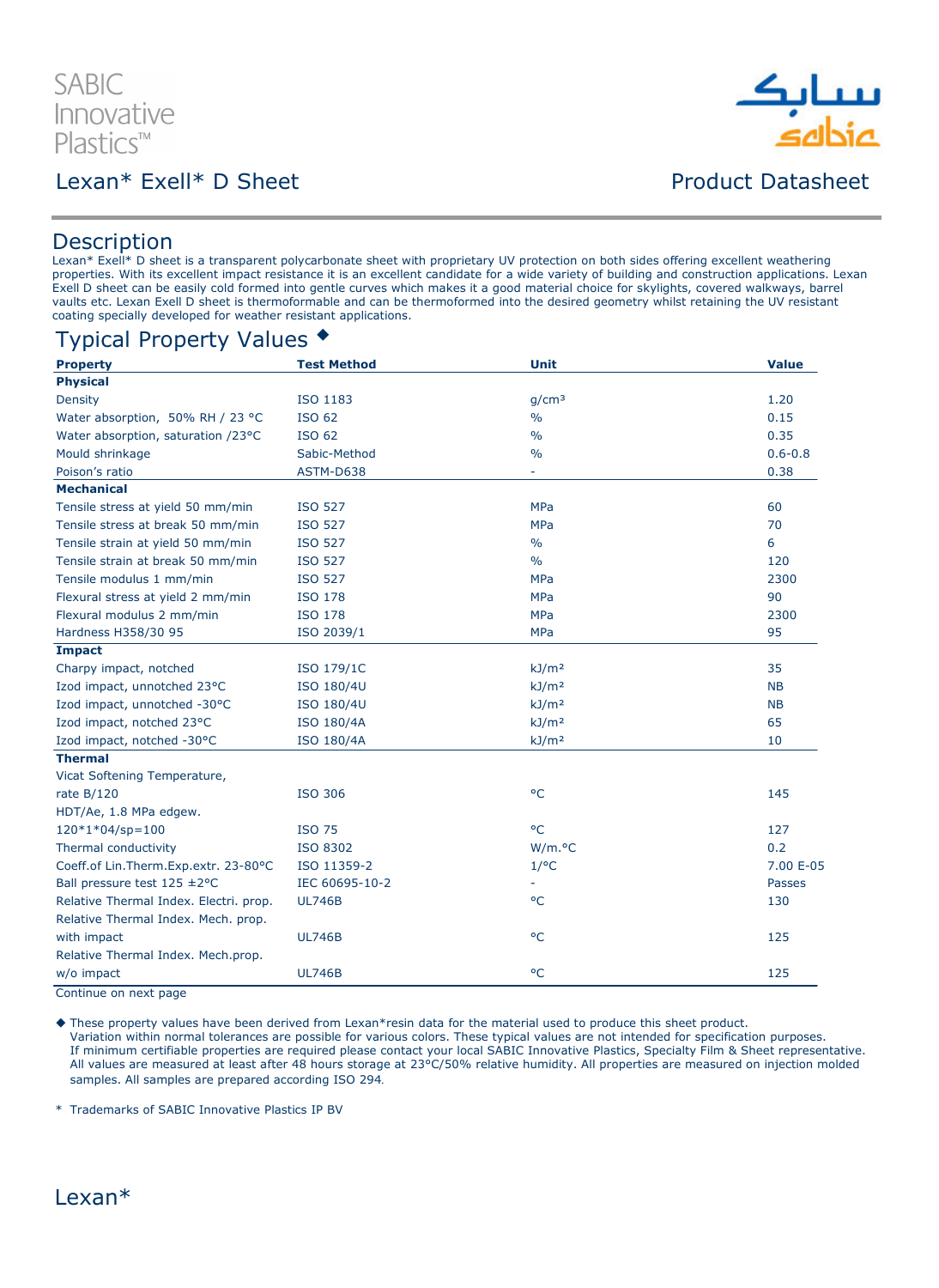# **SABIC** Innovative  $Plastics^m$

### Lexan\* Exell\* D Sheet **Product Datasheet**



## Typical Property Values ♦ (continued)

| <b>Property</b>                        | <b>Test Method</b> | <b>Unit</b>   | <b>Value</b> |
|----------------------------------------|--------------------|---------------|--------------|
| <b>Electrical</b>                      |                    |               |              |
| <b>Volume Resistivity</b>              | IEC 60093          | Ohm.cm        | 10 E15       |
| Relative Permittivity 50/60Hz          | <b>IEC 60250</b>   | ٠             | 2.7          |
| Relative Permittivity 1Mhz             | IEC 60250          | ۰             | 2.7          |
| <b>Dissipation Factor</b><br>50/60 Hz  | <b>IEC 60250</b>   | ۰             | 0.001        |
| Dissipation Factor 1 Mhz               | <b>IEC 60250</b>   | ۰             | 0.01         |
| Arc Resistance Tungsten                | ASTM-D495          | sec.          | 119          |
| <b>Optical</b>                         |                    |               |              |
| Light transmission <sup>1</sup> ) 3 mm | ASTM-D1003         | $\frac{0}{0}$ | 89           |

#### Light Transmission

Transparent Lexan Exell D sheet have excellent light transmission, between 84 and 87%. However for buildings in hot climates or with south facing aspects, Lexan Exell D sheet is available in translucent bronze, grey and opal white. Lexan Exell D is essential opaque to all wave lengths below 385 nanometers. This useful shielding property can help prevent discoloration of sensitive materials placed under or behind Lexan Exell D sheet.

#### UV Protection

Lexan Exell D sheet has proprietary UV protected surfaces, giving excellent durability to outdoor weathering. This superior UV resistance and toughness of Lexan Exell D sheet is backed by a 10 years limited written warranty against yellowing, loss of light transmission and breakage.

#### Sound Reduction

Below graph shows the acoustic properties for different thicknesses of the sheet:



#### Performance

Lexan Exell D sheet has a good fire performance against many national fire codes dependant on thickness and color; please check with the local sales office for details.

### Product Availability

Lexan Exell D sheet is normally manufactured in the standard sizes listed below. Deliveries from stock or cut to size can be ordered via our customer service organisation.<br>Standard gauge in mm:

 $2 - 3 - 4 - 5 - 6 - 8 - 9.5 - 12 - 15$ Standard sizes: 2050 x 3050 mm (is max. size for 15mm), 2050 x 6050 mm Masking: Top side: Coex. opal white PE/purple print, Bottom side: Coex. transparent PE<br>Standard colors: Standard colors: Clear code 112, solar bronze code 5109, solar grey code 713, opal white code clear code 112, solar bronze code 5109, solar grey code 713, opal white code WH7D287O, opal white code 82943.

 $\text{I}$  Light transmission value may vary by + or - 5%